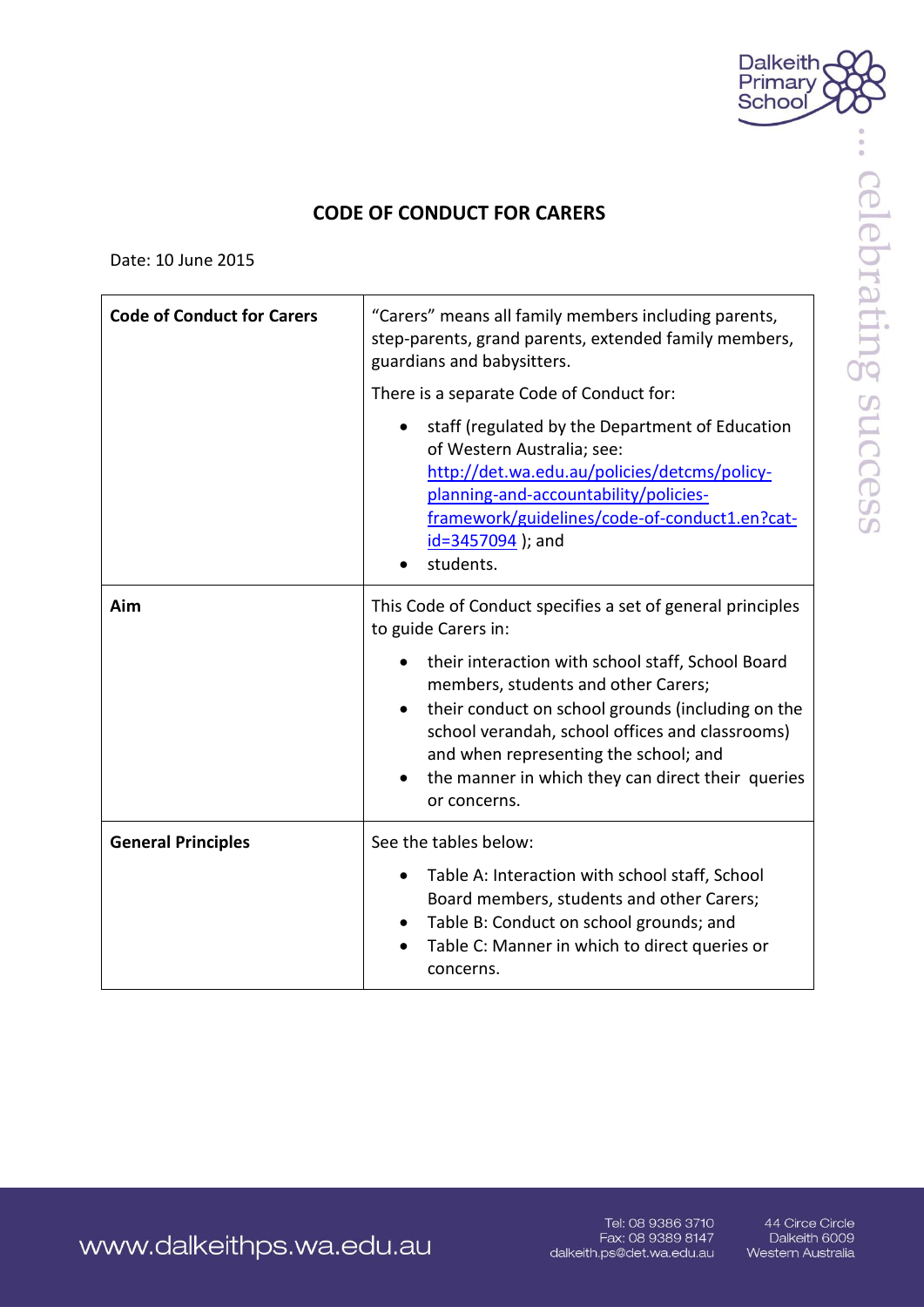

| <b>What Carers can expect from</b><br>the school | The school will:<br>take seriously any concerns brought to its<br>attention and will respond promptly to achieve<br>resolution;<br>deal with concerns in an open, fair and sensitive<br>manner;<br>treat Carers with courtesy and respect;<br>٠<br>preserve confidentiality when dealing with<br>queries and concerns;<br>follow up on anonymous queries or concerns only<br>if enough information is provided for the<br>Principal to conduct such follow up; and<br>act in accordance with the policies or procedures<br>of the school and those prescribed by the<br>Department of Education of Western Australia.   |
|--------------------------------------------------|-------------------------------------------------------------------------------------------------------------------------------------------------------------------------------------------------------------------------------------------------------------------------------------------------------------------------------------------------------------------------------------------------------------------------------------------------------------------------------------------------------------------------------------------------------------------------------------------------------------------------|
| What the school can expect<br>from Carers        | The school expects Carers to:<br>interact with the school with courtesy and<br>respect;<br>raise any queries and concerns in a calm and<br>$\bullet$<br>reasonable manner<br>maintain confidentiality when dealing with<br>$\bullet$<br>queries and concerns, especially where they<br>pertain to school staff, School Board members,<br>students and other Carers; and<br>practise the "48 hour rule" (except in cases of<br>emergency). As Carers, sometimes it is important<br>to step back and allow the student to problem<br>find and problem solve for themselves and thus<br>build resilience and independence. |

www.dalkeithps.wa.edu.au

Tel: 08 9386 3710<br>Fax: 08 9389 8147<br>dalkeith.ps@det.wa.edu.au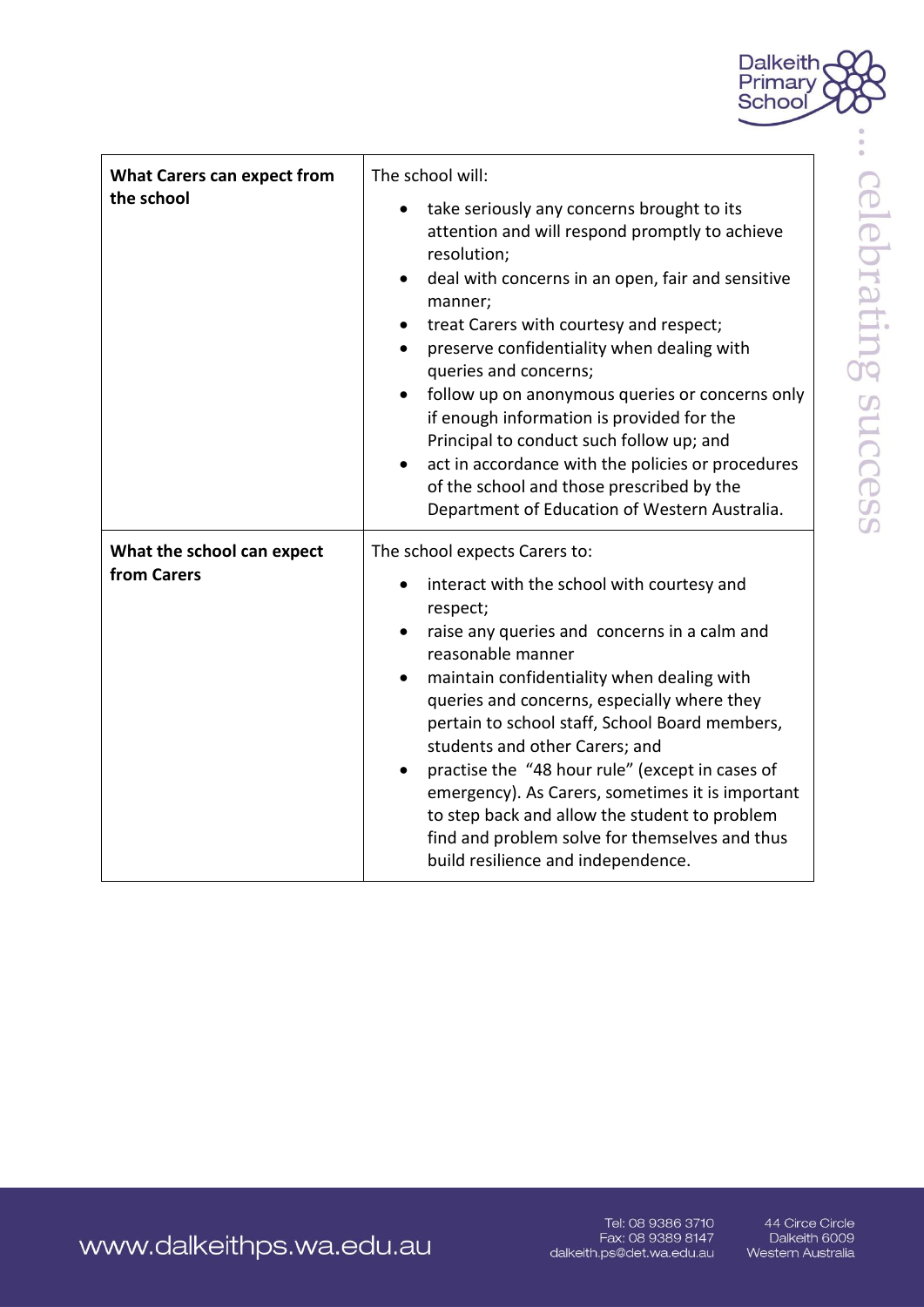

| <b>Consequences of Breach</b> | A Carer, a member of school staff or a student may<br>notify the Principal of a breach of this Code of Conduct.<br>The Principal may investigate the complaint and if<br>satisfied that a breach has occurred:                                                                                                                                                                                                                                                                                                                                                                                                              |
|-------------------------------|-----------------------------------------------------------------------------------------------------------------------------------------------------------------------------------------------------------------------------------------------------------------------------------------------------------------------------------------------------------------------------------------------------------------------------------------------------------------------------------------------------------------------------------------------------------------------------------------------------------------------------|
|                               | provide confirmation that a breach has occurred<br>and a warning that a further breach will not be<br>tolerated;<br>determine whether a breach may be rectified by<br>$\bullet$<br>the Carer making a private or public apology to<br>an individual or a group of individuals;<br>direct the person to immediately leave the school<br>$\bullet$<br>grounds and/or call the police to remove the<br>person if the person refuses;<br>refuse the person permission to enter the school<br>$\bullet$<br>grounds in the future, or for a specified time,<br>commensurate with circumstances; or<br>seek further legal avenues. |

## Table A: Interaction with school staff, School Board members, students and other Carers

| Communication | Bring issues and concerns to the attention of the school<br>staff as soon as possible in order that they can be<br>addressed in a timely fashion.                                                                                                                                                                                                                                                          |
|---------------|------------------------------------------------------------------------------------------------------------------------------------------------------------------------------------------------------------------------------------------------------------------------------------------------------------------------------------------------------------------------------------------------------------|
|               | Use courteous and acceptable written and spoken<br>language in communication.                                                                                                                                                                                                                                                                                                                              |
|               | A face-to-face meeting is the preferred way to address<br>major or complex issues and concerns. Any emails<br>requesting a meeting will be attended to promptly, but if<br>received after hours, will be responded to on the next<br>school day (except in cases of emergency). Please note<br>that staff emails may not be checked after school hours<br>and in cases of emergency, please call 93863710. |
|               | Refrain from using profane, insulting, harassing,<br>aggressive or otherwise offensive language.                                                                                                                                                                                                                                                                                                           |

www.dalkeithps.wa.edu.au

Tel: 08 9386 3710 Fax: 08 9389 8147 dalkeith.ps@det.wa.edu.au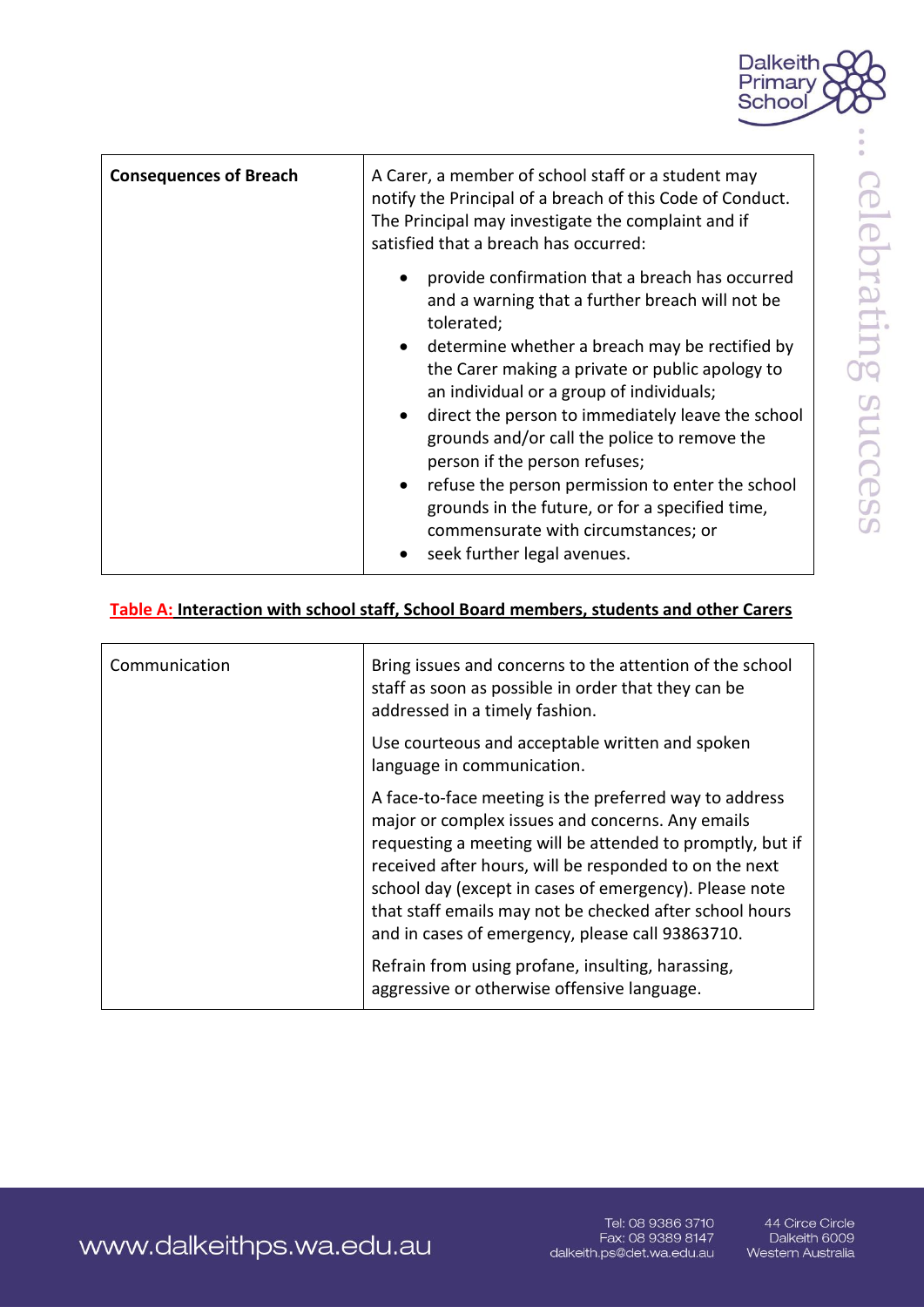

| <b>Ethical Conduct</b> | Act in the best interest of students, their families, staff<br>members and the school.                                                                                                                                                                                                |
|------------------------|---------------------------------------------------------------------------------------------------------------------------------------------------------------------------------------------------------------------------------------------------------------------------------------|
|                        | Do not engage in malicious or judgmental gossip and<br>ensure what is said about others is fair and truthful.<br>Maintain confidentiality when dealing with queries and<br>concerns, especially those pertaining to school staff,<br>School Board members, students and other Carers. |
|                        | Do not engage in bullying behaviour, whether personally,<br>via email (individually or in a group) or via social media.                                                                                                                                                               |
| Respect                | Respect the rights, religious beliefs and practices of<br>individuals and their families.                                                                                                                                                                                             |
|                        | Refrain from behaviour that constitutes harassment,<br>discrimination or vilification.                                                                                                                                                                                                |
| Support                | Work in partnership with the school to enhance learning<br>outcomes for students.                                                                                                                                                                                                     |

## **Table B: Conduct on school grounds**

Interact civilly with students, other Carers and school staff at all times

Refrain from using profane, insulting or offensive language or conduct

Dress appropriately

No smoking or using illegal substances in and around the perimeter of the school

Do not attend school grounds if intoxicated

Unless otherwise consented to by the Principal, do not possess on school grounds alcohol or non-prescription drugs

Do not speak to a student who is not your child about their behaviour (unless it is in the case of an emergency) or discipline a student that is not your child

## **Table C: The General Principles on the manner to direct queries or concerns**

General Overriding Principle: The Principal and Deputy Principals practise an open door

celebrating succes

www.dalkeithps.wa.edu.au

Tel: 08 9386 3710 Fax: 08 9389 8147 dalkeith.ps@det.wa.edu.au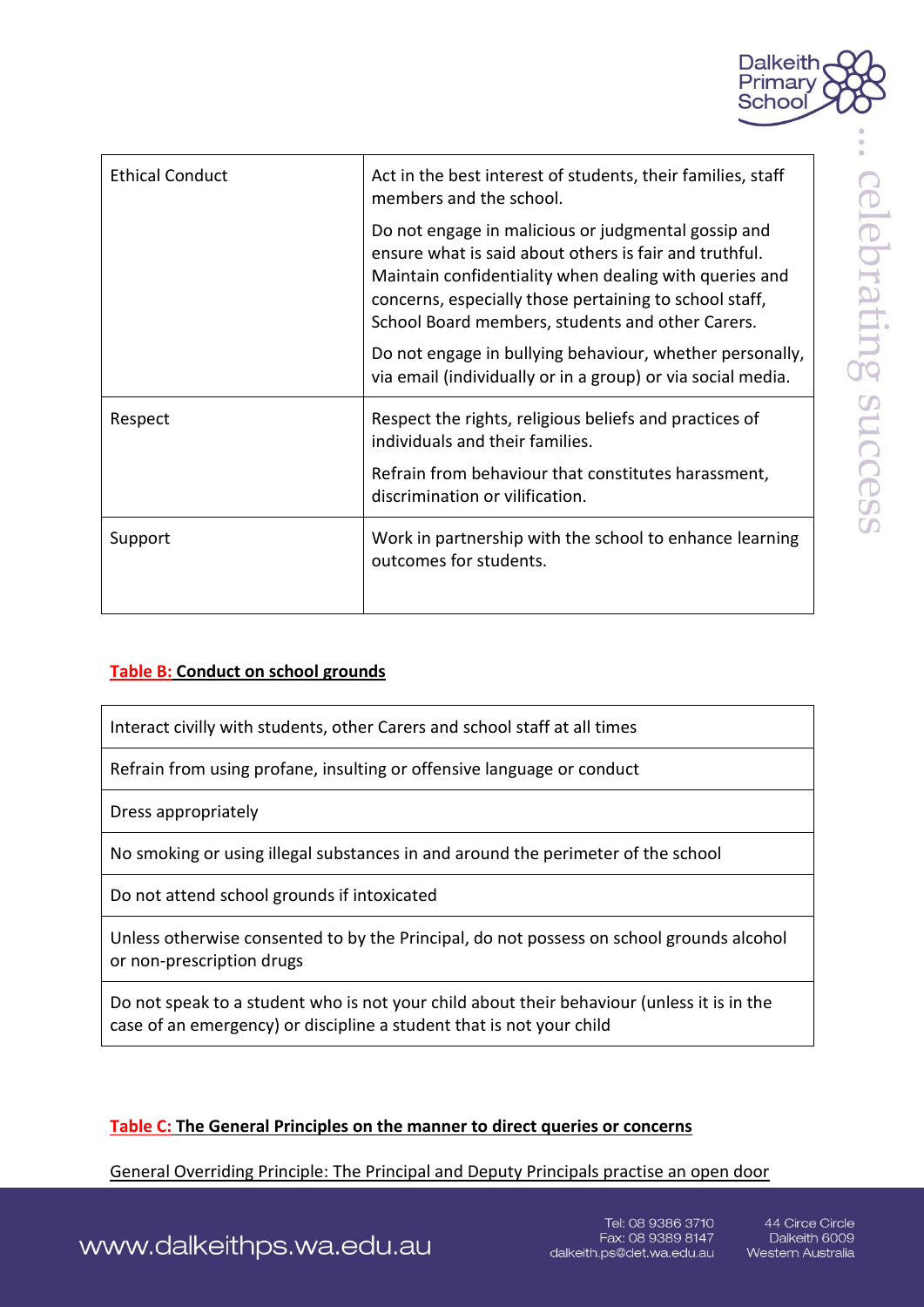

policy and Carers are welcome to contact them at any time during school hours. It is preferred that contact with class teachers or specialist teachers are by appointment.

| <b>Queries/Concerns</b>                                                      | <b>Appropriate Action</b>                                                                                                               |
|------------------------------------------------------------------------------|-----------------------------------------------------------------------------------------------------------------------------------------|
| Query regarding academic<br>progress of your own child                       | Contact class teacher or specialist teacher (as relevant)<br>Continuing concerns to be directed to the Deputy<br>Principal or Principal |
| Concerns regarding the welfare<br>of your own child                          | Minor issues: Contact class teacher<br>Serious issues: Contact Deputy Principal or Principal                                            |
| Concerns regarding the welfare<br>of a student that is not your<br>own child | <b>Contact Principal</b>                                                                                                                |
| Concern regarding the actions<br>of other students                           | Minor issues: Contact class teacher<br>Serious issues: Contact Deputy Principal or Principal                                            |
| Concerns regarding the actions<br>of a school staff member                   | <b>Contact Principal</b>                                                                                                                |
| Concerns regarding the actions<br>of another Carer                           | <b>Contact Principal</b>                                                                                                                |
| Query regarding a school policy<br>or practice                               | Contact Deputy Principal or Principal<br>Ongoing concerns to be directed to a member of the<br><b>School Board</b>                      |

www.dalkeithps.wa.edu.au

Tel: 08 9386 3710 Fax: 08 9389 8147 dalkeith.ps@det.wa.edu.au